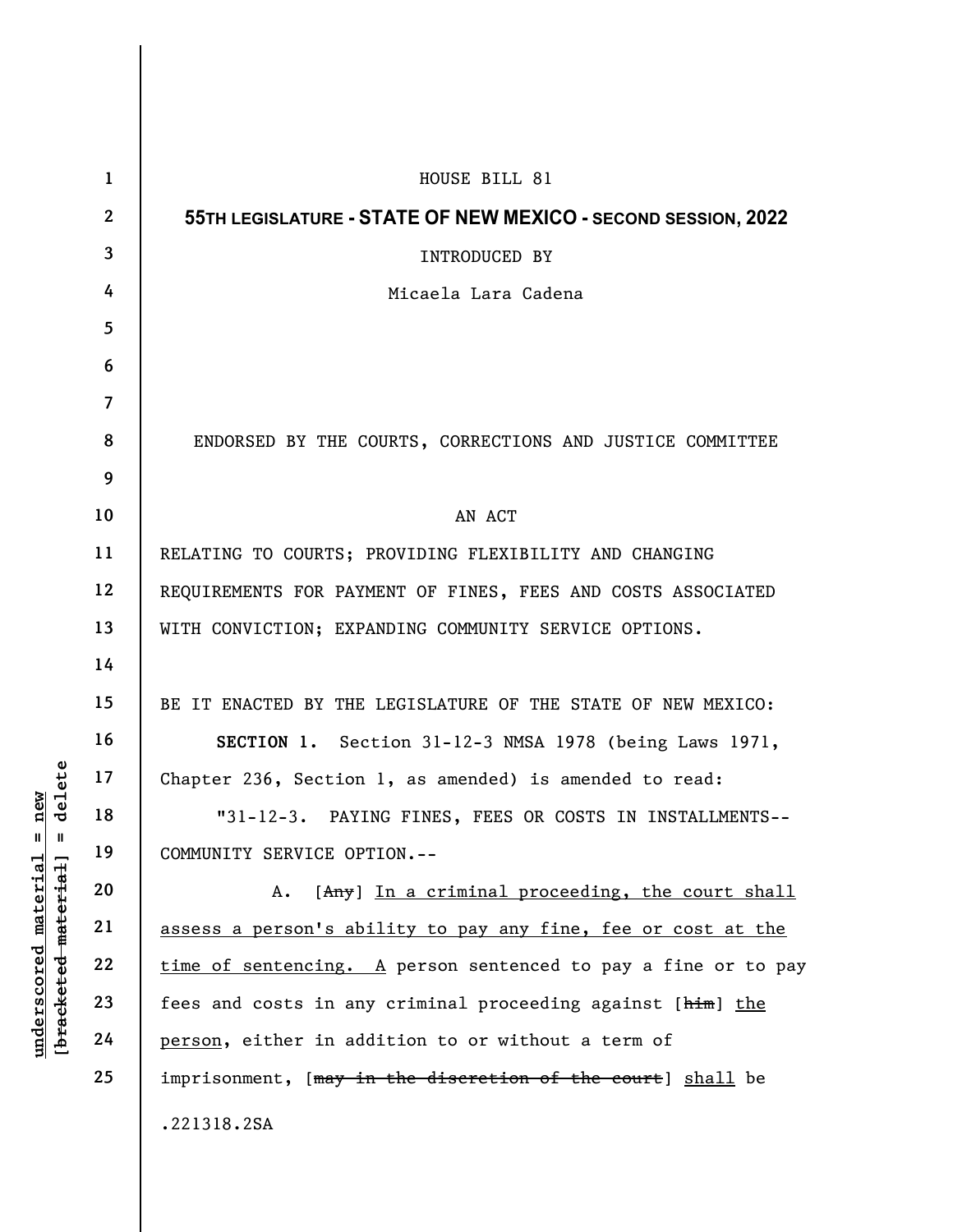1 2 3 4 5 6 7 8 9 10 11 allowed to pay such fine, fees or costs in installments  $[ $\theta$  f]$ such amounts, at such times and upon such conditions as the court may fix]. If the person is able to pay the full amount at the time of sentencing, the court shall require the person to do so. Installments shall be in thirty-day increments, and each installment shall not exceed two percent of a person's self-reported monthly net income or ten dollars (\$10.00), whichever is greater. Nothing in this section shall limit a person's ability to reduce the total amount owed by making optional payments in addition to those required by the court in an installment agreement.

under 17<br>
a meaningful, shall not<br>
a type that benefits<br>
a type that benefits<br>
charitable or educati<br>
training, school atte<br>
internal training, school atte<br>
21<br>
22<br>
section 14 of the con<br>
performing community<br>
24<br>
immune f B. The defendant may also be required to serve a period of time in labor to be known as "community service" in lieu of all or part of the fine. If unable to pay the fees or costs, [he] the defendant may be granted permission to perform community service in lieu of them as well. The labor shall be meaningful, shall not be suspended or deferred and shall be of a type that benefits the public at large or any public, charitable or educational entity or institution, including job training, school attendance or participation in social service or rehabilitation programs, and is consistent with Article 9, Section 14 of the constitution of New Mexico. Any person performing community service pursuant to court order shall be immune from civil liability arising out of the community service other than for gross negligence, shall not be entitled .221318.2SA

12

13

14

15

16

17

18

19

20

21

22

23

24

25

 $- 2 -$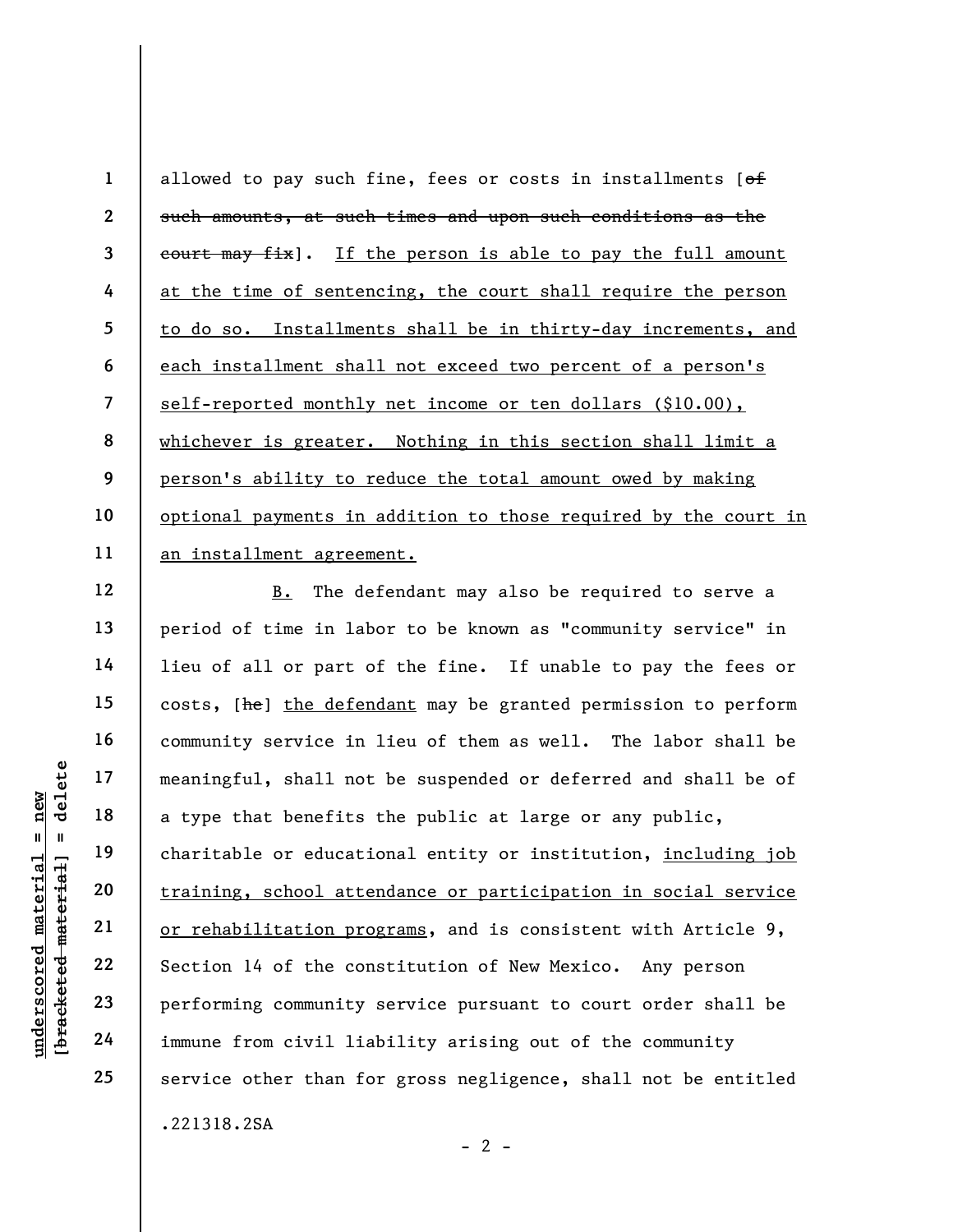1 2 3 4 5 6 7 8 9 to wages or considered an employee for any purpose and shall not be entitled to workers' compensation, unemployment or any other benefits otherwise provided by law. Instead, a person who performs community service shall receive credit toward the fine, fees or costs at twice the rate of the prevailing federal, state, county or municipal hourly minimum wage [Unless otherwise provided, however, the total fine, fees and costs shall be payable forthwith] where the court is located at the time of adjudication, whichever is highest.

 $[\frac{B-}{C}]\subset$ . The court may  $[\frac{A+}{C}]\times[\frac{B+}{C}]$  revise, modify, reduce or enlarge the amount of the installment or the time and conditions fixed for payment of it after the court conducts an additional ability to pay assessment.

underscored material = new [bracketed material] = delete  $[G<sub>r</sub>]$  D. When a defendant sentenced to pay a fine in installments or ordered to pay fees or costs defaults in payment, the court, upon motion of the prosecutor or upon its own motion, may require the defendant to show cause why [his] the defendant's default should not be treated as contumacious and may issue a summons or a warrant of arrest for [his] the defendant's appearance. It shall be a defense that the defendant did not willfully refuse to obey the order of the court or that [he] the defendant made a good faith effort to obtain the funds required for the payment. If the defendant's default was contumacious, the court may order [him] the defendant committed until the fine or a specified part of it or .221318.2SA

 $-3 -$ 

10

11

12

13

14

15

16

17

18

19

20

21

22

23

24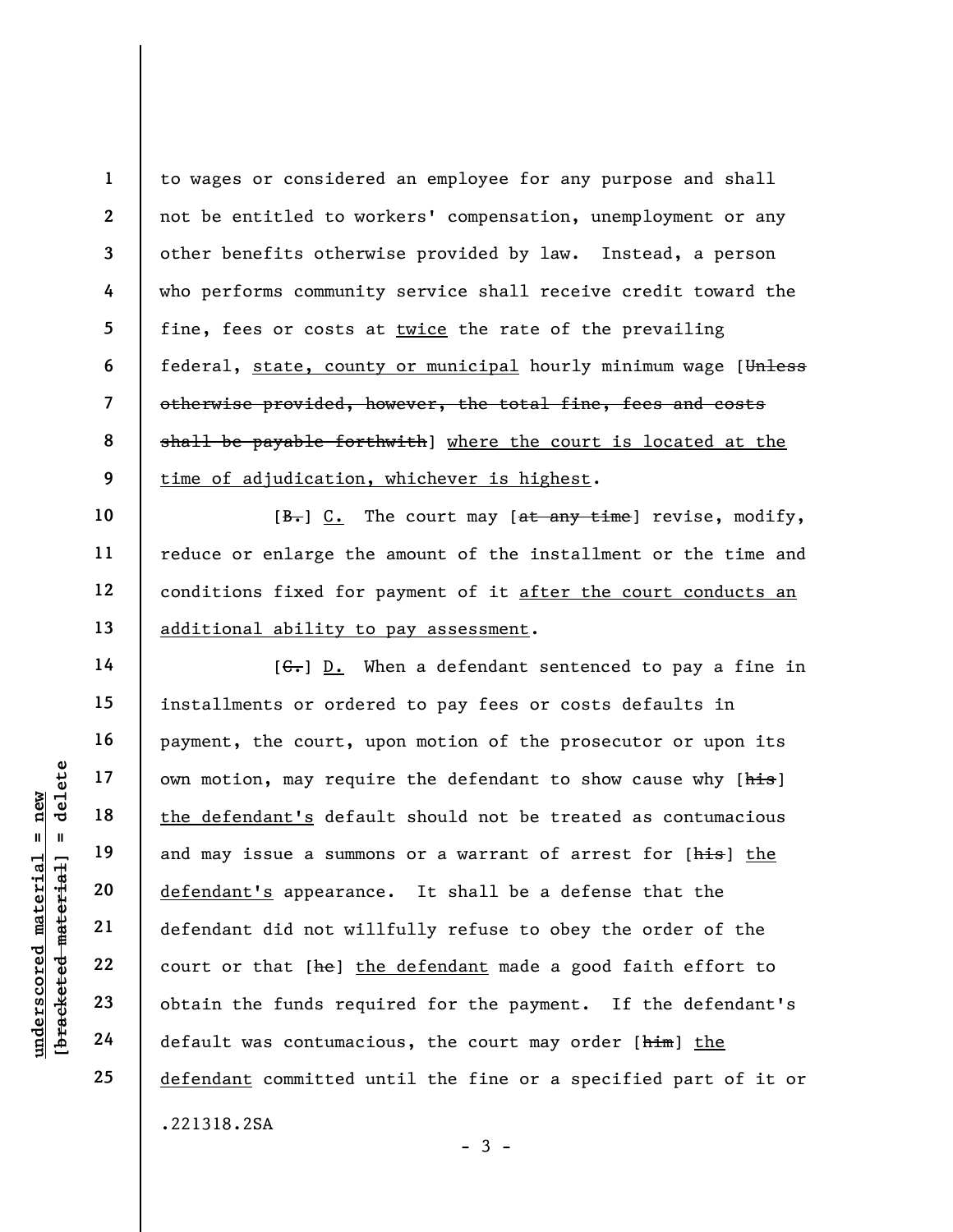1 2 3 4 5 6 7 8 9 the fees or costs are paid. A defendant who is ordered to a period of confinement under this subsection shall receive credit toward the fine, fees or costs at twenty-four times the rate of the prevailing federal, state, county or municipal hourly minimum wage, whichever is highest, for each day or portion of a day of incarceration. A defendant shall receive credit at the same rate for all pre-sentence confinement served. The maximum term of imprisonment for such contumacious nonpayment shall be specified in the order of commitment.

 $[\frac{1}{n}]$  E. If it appears that a defendant's default in the payment of a fine, fees or costs is not contumacious, the court may allow the defendant additional time for payment, reduce the amount of the fine or of each installment, revoke the fine or the unpaid portion in whole or in part or require the defendant to perform community service in lieu of the fine, fees or costs."

SECTION 2. Section 31-16-2 NMSA 1978 (being Laws 1968, Chapter 69, Section 59, as amended) is amended to read:

"31-16-2. DEFINITIONS.--As used in the Indigent Defense Act:

A. "costs" means:

underscored material = new [bracketed material] = delete (1) the costs associated with representation in a trial, including the cost of an attorney and the costs of depositions, experts, exhibits or other trial costs; and (2) the costs or fees imposed by the court

- 4 -

.221318.2SA

10

11

12

13

14

15

16

17

18

19

20

21

22

23

24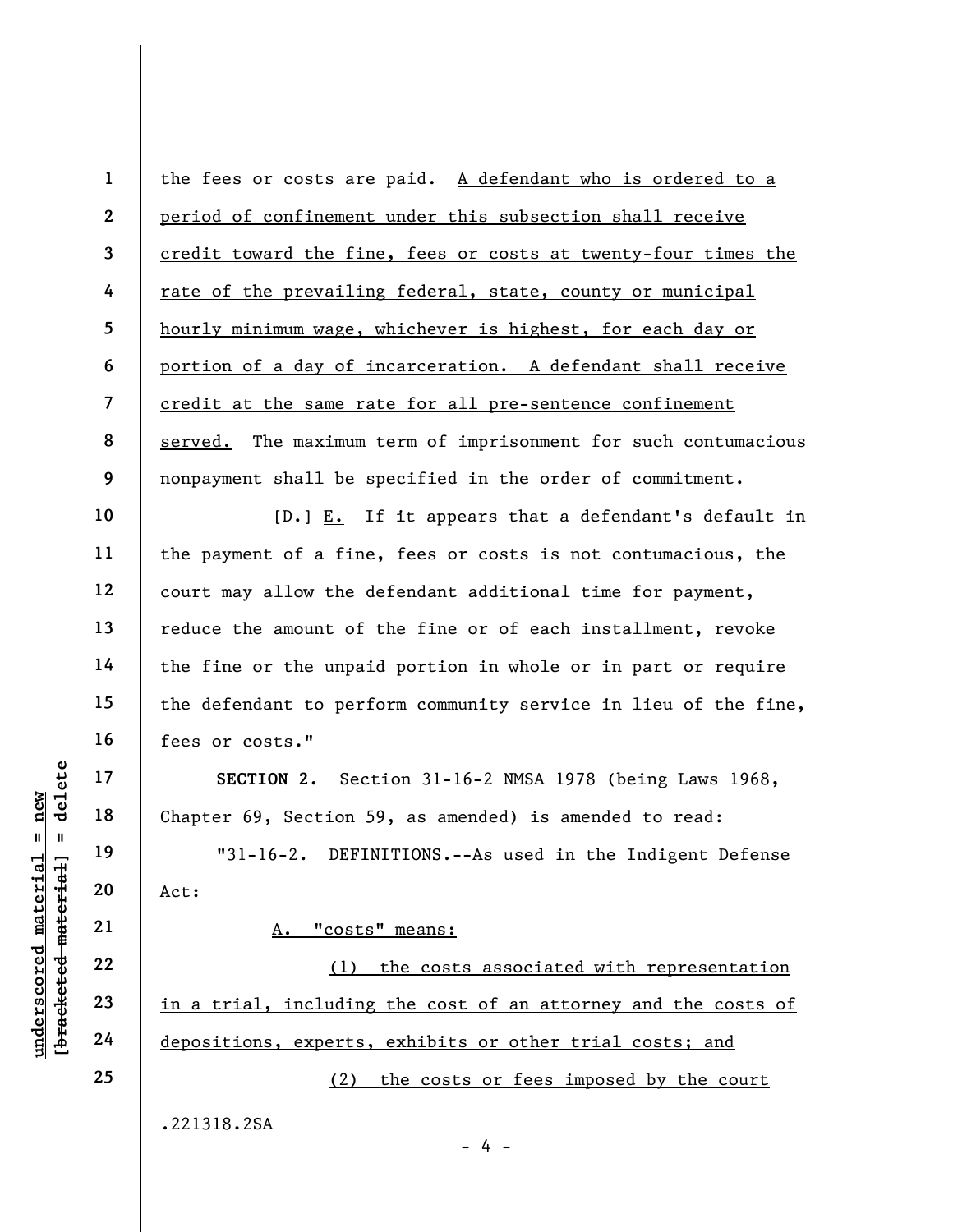pursuant to statute resulting from a conviction or the issuance of a bench warrant;

3 4  $[A<sub>+</sub>]$  B. "detain" means to have in custody or otherwise deprive of freedom of action;

5 6 7 [B.] C. "expenses", when used with reference to representation, includes the expenses of investigation, other preparation and trial;

8 9 10 11 12  $[G<sub>r</sub>]$  D. "needy person" means a person who, at the time [his] the person's need is determined by the court, is unable, without undue hardship, to provide for all or a part of the expenses of legal representation from available present income and assets; and

 $[\frac{D-1}{2}]$  E. "serious crime" includes a felony and any misdemeanor or offense [which] that carries a possible penalty of confinement for more than six months."

SECTION 3. Section 33-2-40 NMSA 1978 (being Laws 1913, Chapter 50, Section 2, as amended) is amended to read:

UNESTRUES OF SECTION 4. Section 19<br>
Wednesday of the Material of the Material of the Material and the Material of the Material 23<br>
UNESTRUES SECTION 4. Section 1,<br>
The Material of the Material and the SECTION 4. Section 1, "33-2-40. FINES AND COSTS--SERVICE FOR.--[Sec. 68.] All convicts sentenced to the [state] penitentiary of New Mexico who have a fine or costs or both attached to [such] the sentence shall not be required to serve more than [thirty] fifteen days for [such] the fine or costs."

SECTION 4. Section 33-3-11 NMSA 1978 (being Laws 1889, Chapter 9, Section 1, as amended) is amended to read:

 $- 5 -$ 

"33-3-11. JAIL FOR NONPAYMENT OF FINE.--

.221318.2SA

1

2

13

14

15

16

17

18

19

20

21

22

23

24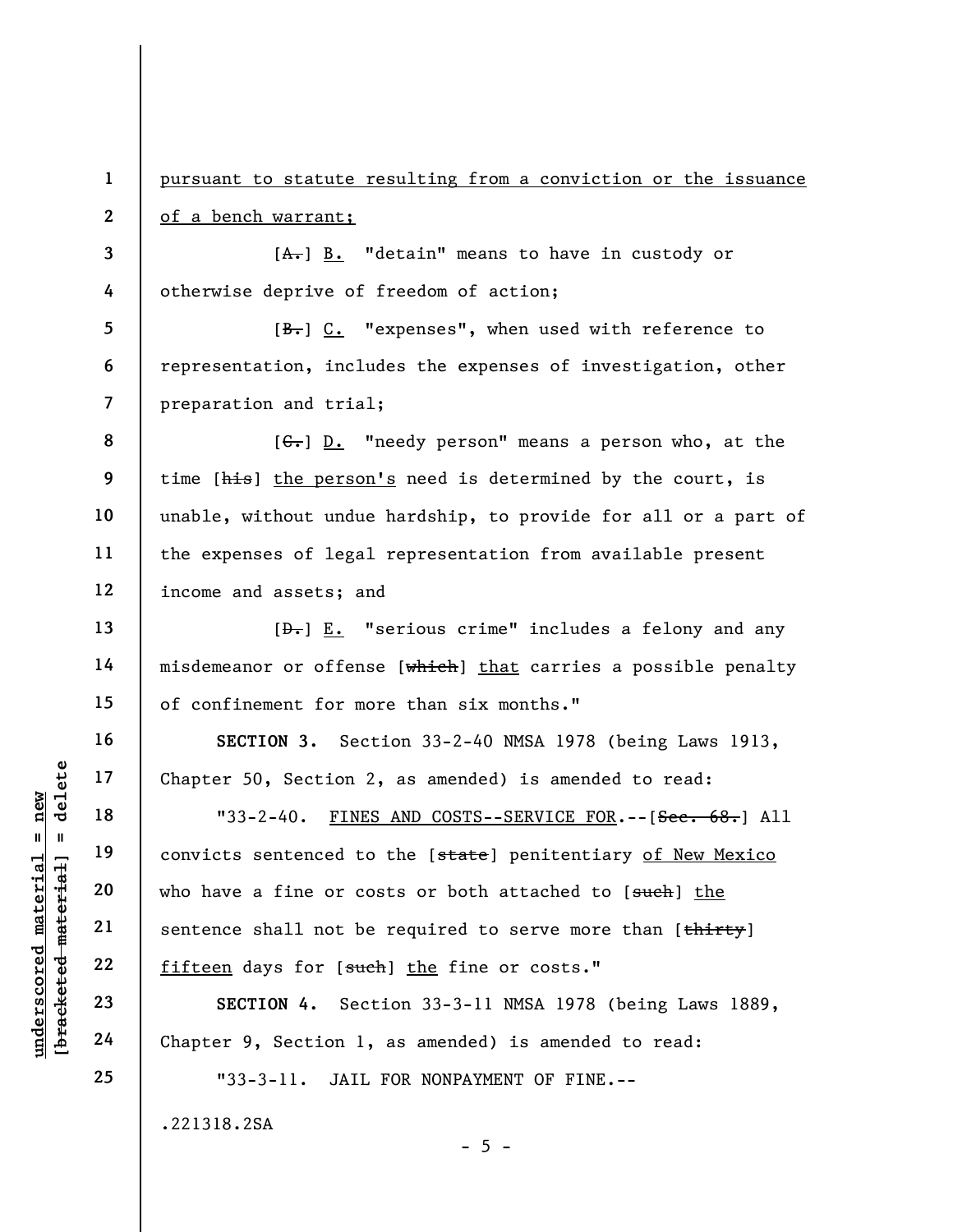1 2 3 4 5 6 7 8 9 10 11 12 13 14 A. Whenever any person is committed to jail for nonpayment of any fine or costs or both, [he] the person shall be credited with [eight] twenty-four times the federal, state, county or municipal hourly minimum wage where the court is located at the time of adjudication a day, whichever is highest, in reduction thereof for each day or portion of a day of incarceration. When the person has remained incarcerated a sufficient length of time to extinguish the fine or cost or both, computed at this rate, or has paid to the sentencing court the amount of the fine or costs or both, remaining after deducting credit allowed by this section and obtaining from the court an order of release from commitment, the officer having the prisoner in custody shall discharge [him] the prisoner from custody under commitment.

understand material can pay the fine and<br>
shall not be retained<br>
days even though the<br>
amount credited towar<br>
amount credited towar<br>
days. The affidavit<br>
22<br>
daministrator as defi<br>
23<br>
custody of the prison<br>
24<br>
SECTION 5. B. If the person in custody makes an affidavit that [he] the person has no property out of which [he] the person can pay the fine and costs, either or any part, the prisoner shall not be retained in custody longer than [sixty] fifteen days even though the fine and costs or either exceeds the amount credited toward repayment during those [sixty] fifteen days. The affidavit shall be delivered to the sheriff or jail administrator as defined in Section 4-44-19 NMSA 1978 having custody of the prisoner."

SECTION 5. Section 35-6-1 NMSA 1978 (being Laws 1968, Chapter 62, Section 92, as amended) is amended to read: .221318.2SA  $- 6 -$ 

15

16

17

18

19

20

21

22

23

24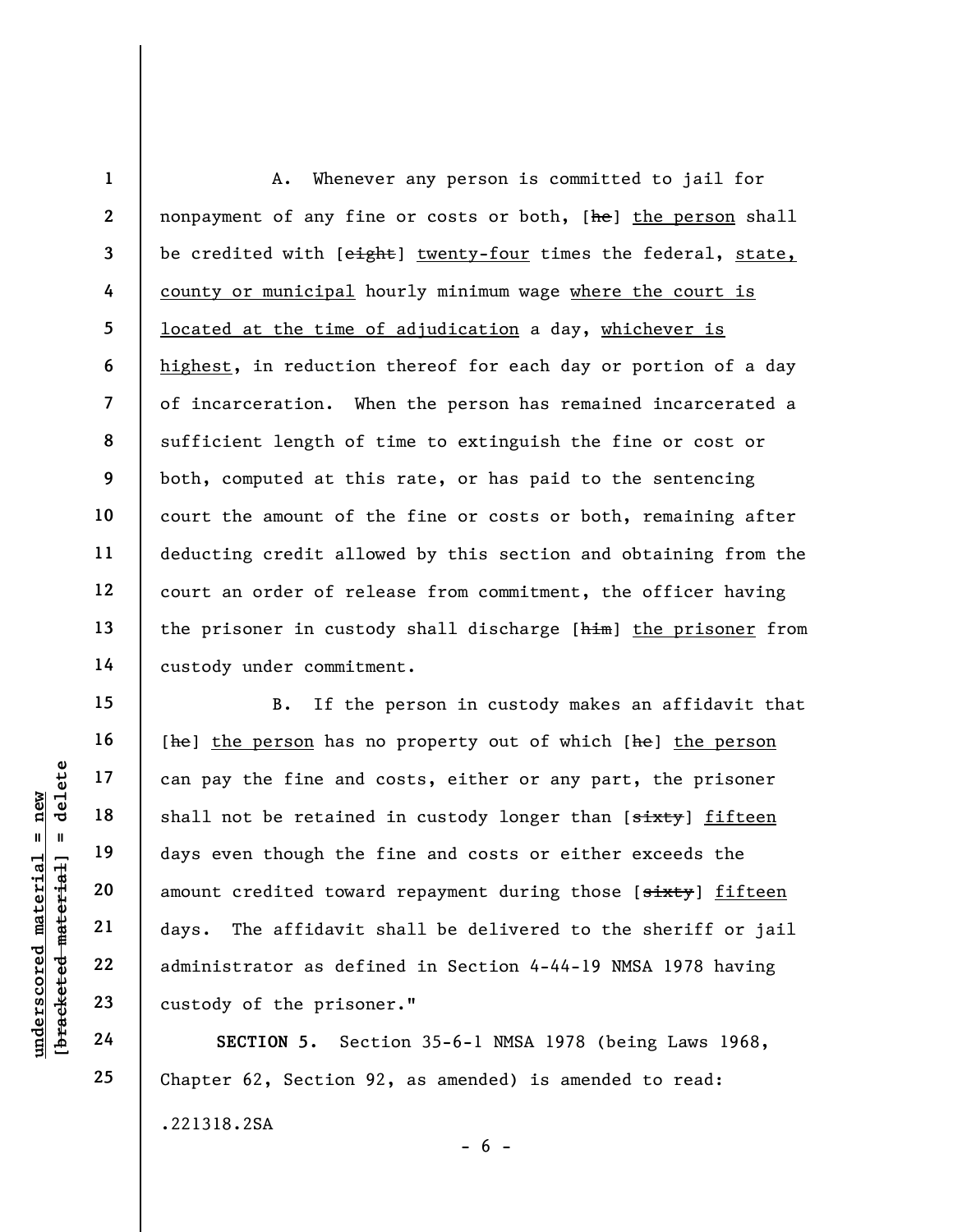underscored material material of the subsection<br>  $\begin{array}{ccc}\n\text{a} & \text{b} & \text{c}}\n\text{b} & \text{d} & \text{d} & \text{d} & \text{d} \\
\text{d} & \text{e} & \text{f} & \text{f} & \text{g} & \text{d} \\
\text{d} & \text{f} & \text{g} & \text{g} & \text{g} & \text{g} \\
\text{e} & \text{f} & \text{g} & \text{g} & \text{g} & \text{g} & \text{g} \\
\$ 1 2 3 4 5 6 7 8 9 10 11 12 13 14 15 16 17 18 19 20 21 22 23 24 25 "35-6-1. MAGISTRATE COSTS--SCHEDULE--DEFINITION OF "CONVICTED".-- A. Magistrate judges, including metropolitan court judges, shall assess and collect [and shall not waive, defer or suspend] the following costs: docket fee, criminal actions under Section 29-5-1 NMSA 1978 . . . . . . . . . . . . . . . . . . . \$ 1.00; docket fee, to be collected prior to docketing any other criminal action, except as provided in Subsection B of Section 35-6-3 NMSA 1978. . . . . . . . . 20.00. Proceeds from this docket fee shall be transferred to the administrative office of the courts for deposit in the court facilities fund; docket fee, twenty dollars (\$20.00) of which shall be deposited in the court automation fund and fifteen dollars (\$15.00) of which shall be deposited in the civil legal services fund, to be collected prior to docketing any civil action, except as provided in Subsection A of Section 35-6-3 NMSA 1978 . . 72.00; jury fee, to be collected from the party demanding trial by jury in any civil action at the time the demand is filed or made . . . . . . . . . . . . . . 25.00; copying fee, for making and certifying copies of any records in the court, for each page copied by photographic process  $\ldots$  . . . . . . . . . . 0.50. .221318.2SA

- 7 -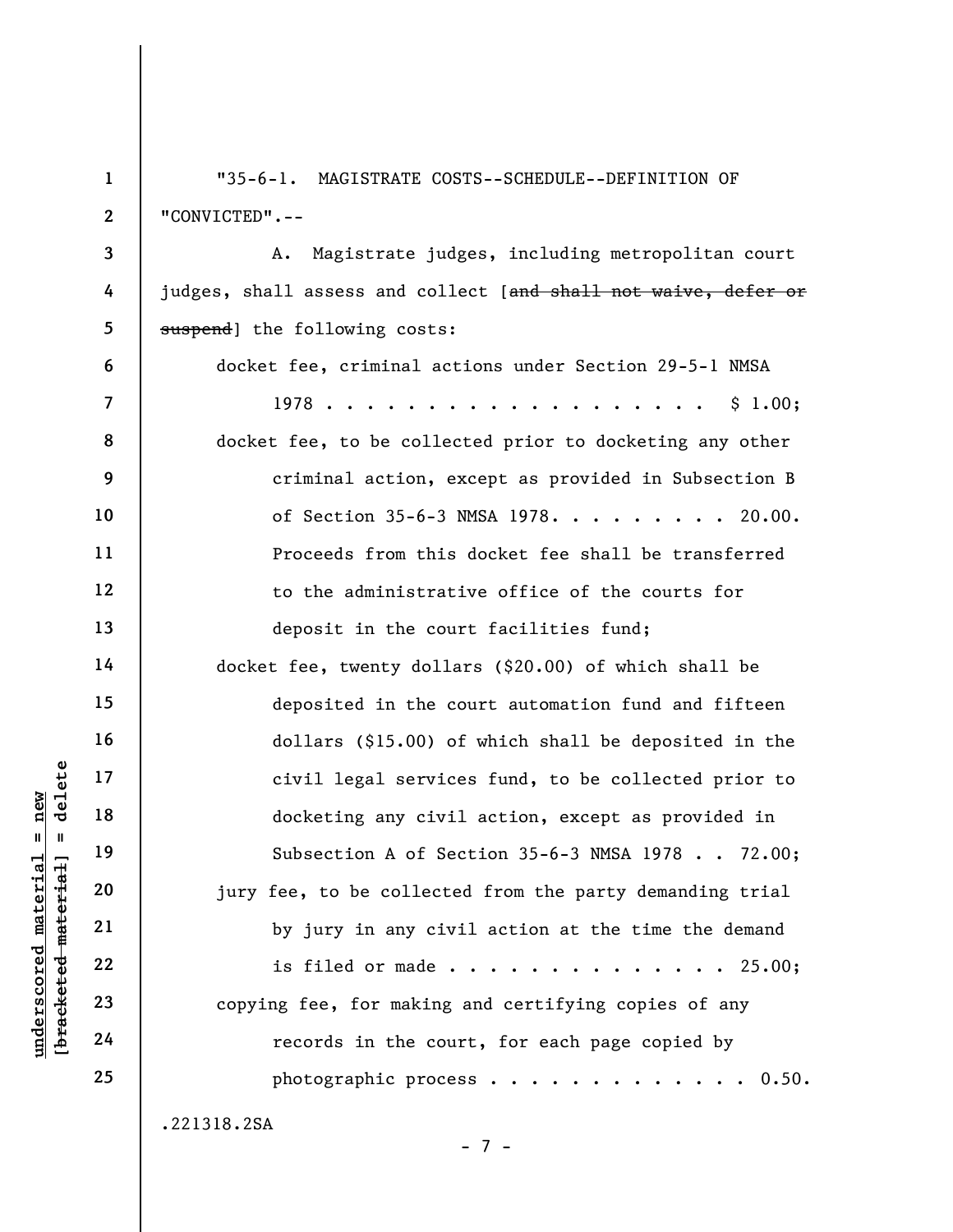1 2 3 4 5 6 7 8 9 10 11 12 13 14 15 16 17 18 19 Proceeds from this copying fee shall be transferred to the administrative office of the courts for deposit in the court facilities fund; and copying fee, for computer-generated or electronically transferred copies, per page  $\ldots \ldots \ldots$  . 1.00. Proceeds from this copying fee shall be transferred to the administrative office of the courts for deposit in the court automation fund. Except as otherwise specifically provided by law, docket fees shall be paid into the court facilities fund. B. Except as otherwise provided by law, no other costs or fees shall be charged or collected in the magistrate or metropolitan court. C. The magistrate or metropolitan court may grant free process to any party in any civil proceeding or special statutory proceeding upon a proper showing of indigency. The magistrate or metropolitan court may deny free process if it finds that the complaint on its face does not state a cause of action.

underscored material = new [bracketed material] = delete D. As used in this subsection, "convicted" means the defendant has been found guilty of a criminal charge by the magistrate or metropolitan judge, either after trial, a plea of guilty or a plea of nolo contendere. Magistrate judges, including metropolitan court judges, shall assess and collect [and shall not waive, defer or suspend] the following costs .221318.2SA

- 8 -

20

21

22

23

24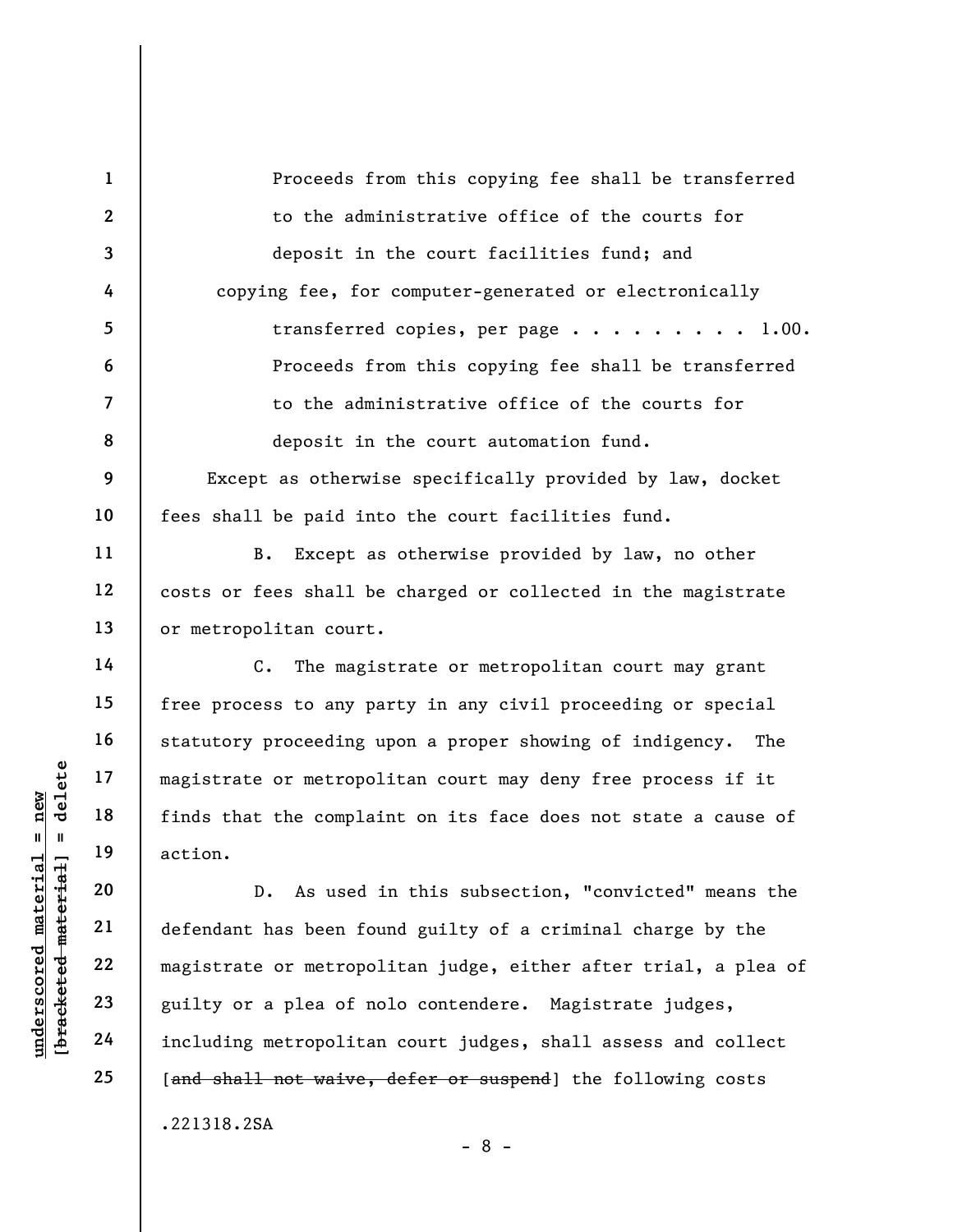1

9

10

11

12

13

14

15

16

17

18

19

20

21

22

23

24

25

## once, for each case resulting in conviction:

2 3 4 5 6 7 8 (1) corrections fee, to be collected upon conviction from persons convicted of violating any provision of the Motor Vehicle Code involving the operation of a motor vehicle, convicted of a crime constituting a misdemeanor or a petty misdemeanor or convicted of violating any ordinance that may be enforced by the imposition of a term of imprisonment as follows:

> in a county with a metropolitan court. . . . . . \$10.00; in a county without a metropolitan court  $\cdots$  . . . 20.00;

(2) court automation fee, to be collected upon conviction from persons convicted of violating any provision of the Motor Vehicle Code involving the operation of a motor vehicle, convicted of a crime constituting a misdemeanor or a petty misdemeanor or convicted of violating any ordinance that may be enforced by the imposition of a term of imprisonment. . . . . . . . . . . . . . . . . . . . . . 10.00;

 $\begin{array}{c|c|c} \mathbf{u} & \mathbf{u} & \mathbf{u} & \mathbf{v} & \mathbf{v} & \mathbf{v} & \mathbf{v} & \mathbf{v} & \mathbf{v} & \mathbf{v} & \mathbf{v} & \mathbf{v} & \mathbf{v} & \mathbf{v} & \mathbf{v} & \mathbf{v} & \mathbf{v} & \mathbf{v} & \mathbf{v} & \mathbf{v} & \mathbf{v} & \mathbf{v} & \mathbf{v} & \mathbf{v} & \mathbf{v} & \mathbf{v} & \mathbf{v} & \mathbf{v} & \mathbf{v} & \mathbf{v}$ (3) traffic safety fee, to be collected upon conviction from persons convicted of violating any provision of the Motor Vehicle Code involving the operation of a motor vehicle . . . . . . . . . . . . . . . . . . . . . . . . 3.00;

(4) judicial education fee, to be collected upon conviction from persons convicted of operating a motor vehicle in violation of the Motor Vehicle Code, convicted of a crime constituting a misdemeanor or a petty misdemeanor or convicted .221318.2SA

- 9 -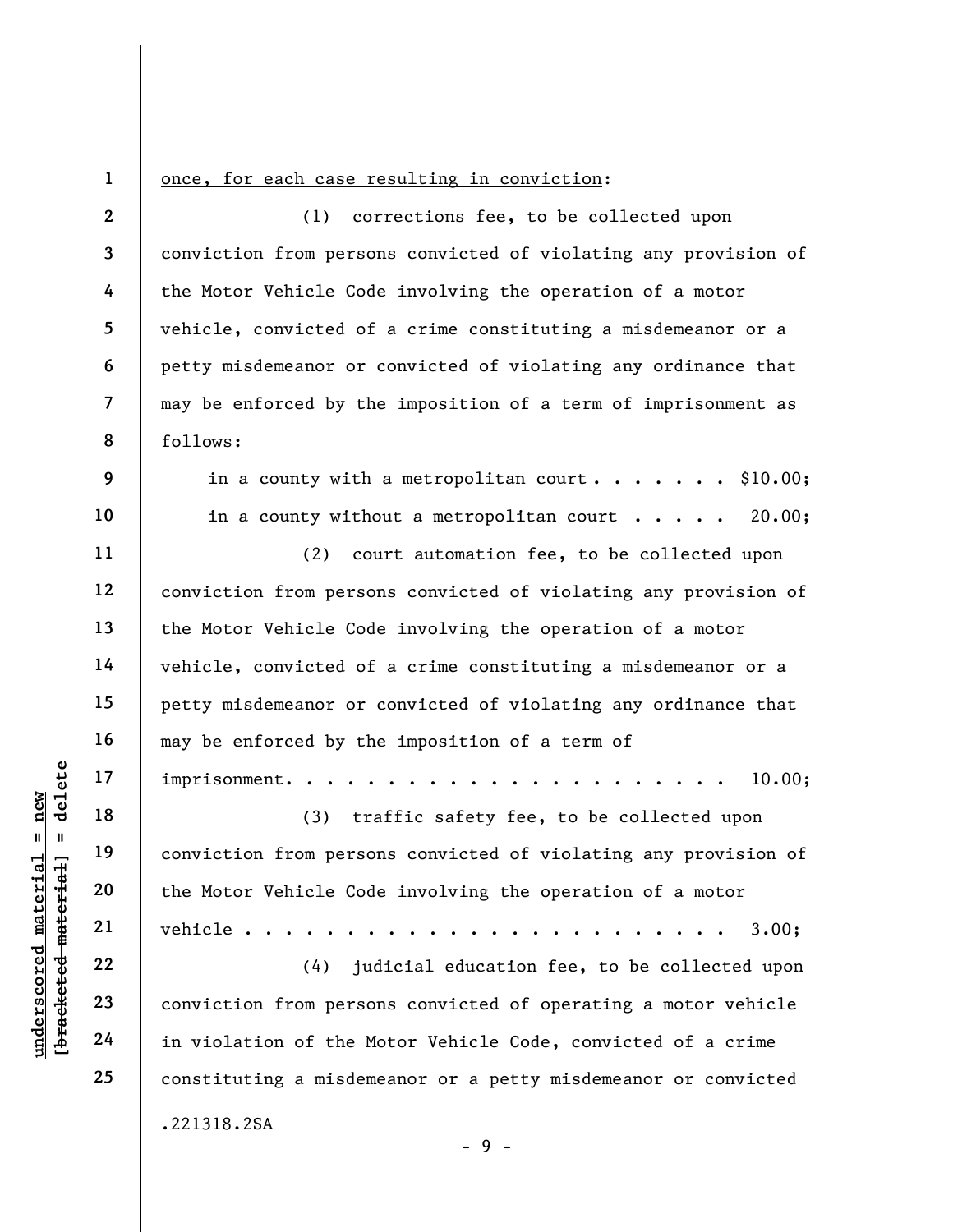understand material material end of the set of petty misdemeanor or<br>
may be enforced by the<br>
set of  $\begin{array}{ccc} 19 & 19 & 10 \\ 20 & 21 & 10 \\ 22 & 10 & 10 \\ 23 & 24 & 24 \end{array}$  and shall not waive, 1 2 3 4 5 6 7 8 9 10 11 12 13 14 15 16 17 18 19 20 21 22 23 of violating any ordinance punishable by a term of  $\texttt{imprisomment.}\quad.\quad.\quad.\quad.\quad.\quad.\quad.\quad.\quad.\quad.\quad.\quad.\quad.\quad.\quad.\quad.\quad.\quad.$ (5) jury and witness fee, to be collected upon conviction from persons convicted of operating a motor vehicle in violation of the Motor Vehicle Code, convicted of a crime constituting a misdemeanor or a petty misdemeanor or convicted of violating any ordinance punishable by a term of imprisonment . . . . . . . . . . . . . . . . . . . . . . 5.00; (6) brain injury services fee, to be collected upon conviction from persons convicted of violating any provision of the Motor Vehicle Code involving the operation of a motor vehicle . . . . . . . . . . . . . . . . . . . . . 5.00; and (7) court facilities fee, to be collected upon conviction from persons convicted of violating any provision of the Motor Vehicle Code involving the operation of a motor vehicle, convicted of a crime constituting a misdemeanor or a petty misdemeanor or convicted of violating any ordinance that may be enforced by the imposition of a term of imprisonment as follows: in a county with a metropolitan court  $\cdots$  . . . . . 24.00; in any other county.  $\cdots$  . . . . . . . . . . . . 10.00. E. Metropolitan court judges shall assess and collect

[and shall not waive, defer or suspend as costs] a mediation fee not to exceed five dollars (\$5.00) for the docketing of .221318.2SA  $- 10 -$ 

24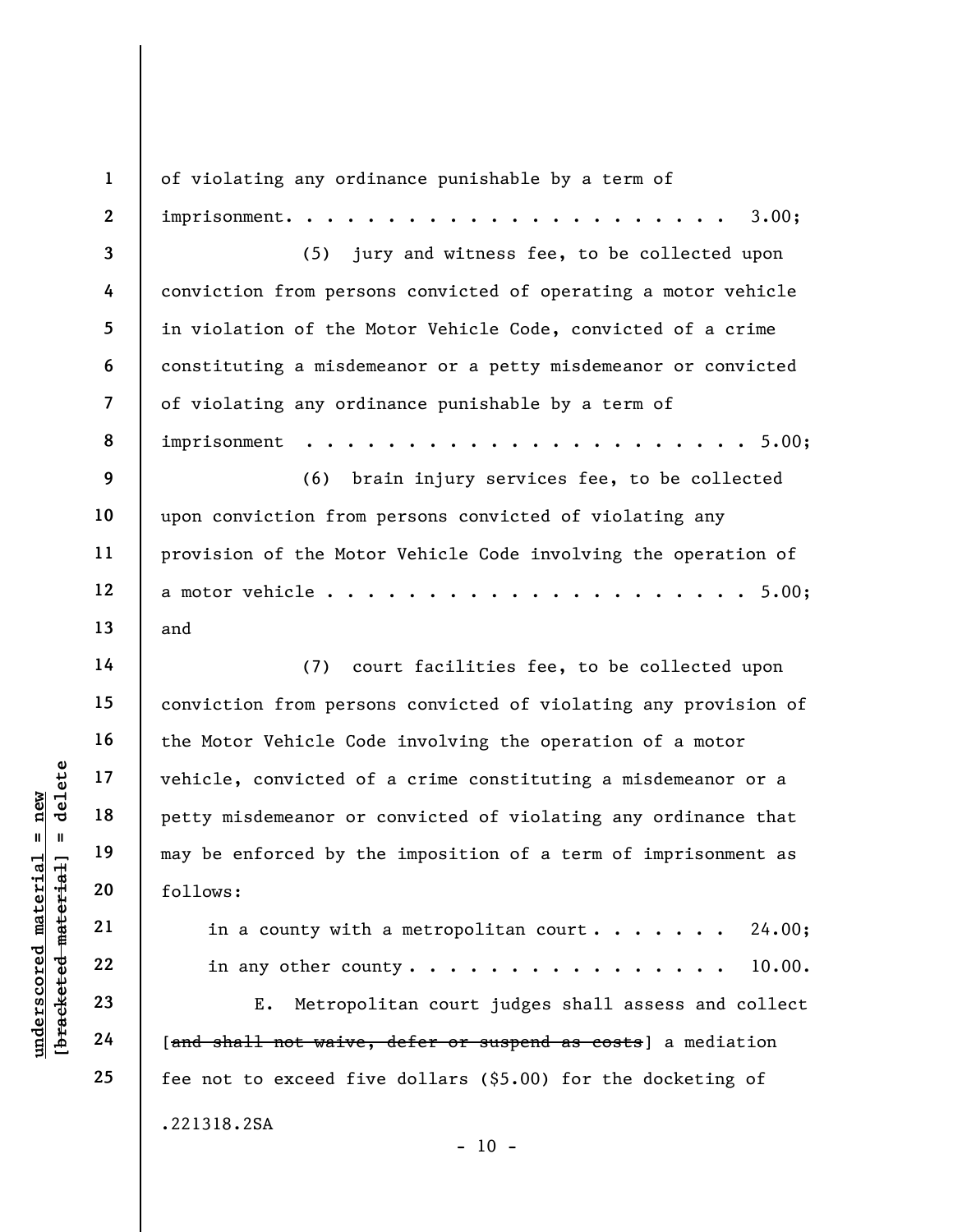$\begin{array}{c|c|c|c} \mathbf{u} & \mathbf{u} & \mathbf{u} & \mathbf{v} & \mathbf{v} \\ \hline \mathbf{u} & \mathbf{u} & \mathbf{u} & \mathbf{u} & \mathbf{v} \\ \hline \mathbf{u} & \mathbf{u} & \mathbf{u} & \mathbf{u} & \mathbf{v} \\ \hline \mathbf{u} & \mathbf{u} & \mathbf{u} & \mathbf{u} & \mathbf{v} \\ \hline \mathbf{u} & \mathbf{u} & \mathbf{u} & \mathbf{v} & \mathbf{v} \\ \hline \mathbf{u} & \mathbf{u} & \mathbf$ 1 2 3 4 5 6 7 8 9 10 11 12 13 14 15 16 17 18 19 20 21 22 23 24 25 small claims and criminal actions specified by metropolitan court rule. Proceeds of the mediation fee shall be deposited into the metropolitan court mediation fund." SECTION 6. Section 35-14-11 NMSA 1978 (being Laws 1983, Chapter 134, Section 6, as amended) is amended to read: "35-14-11. MUNICIPAL ORDINANCE--COURT COSTS-- COLLECTION--PURPOSE.-- A. Every municipality shall enact an ordinance requiring assessment of corrections fees, judicial education fees and court automation fees to be collected as court costs and used as provided in this section. B. A municipal judge shall assess and collect the following costs once, for each case resulting in conviction: (1) a corrections fee of twenty dollars (\$20.00); (2) a judicial education fee of three dollars (\$3.00); and (3) a court automation fee of six dollars  $($ \$6.00). C. The fees are to be collected upon conviction from persons convicted of violating any ordinance relating to the operation of a motor vehicle or any ordinance that may be enforced by the imposition of a term of imprisonment. D. All money collected pursuant to Paragraph (1) of Subsection B of this section shall be deposited in a special .221318.2SA

- 11 -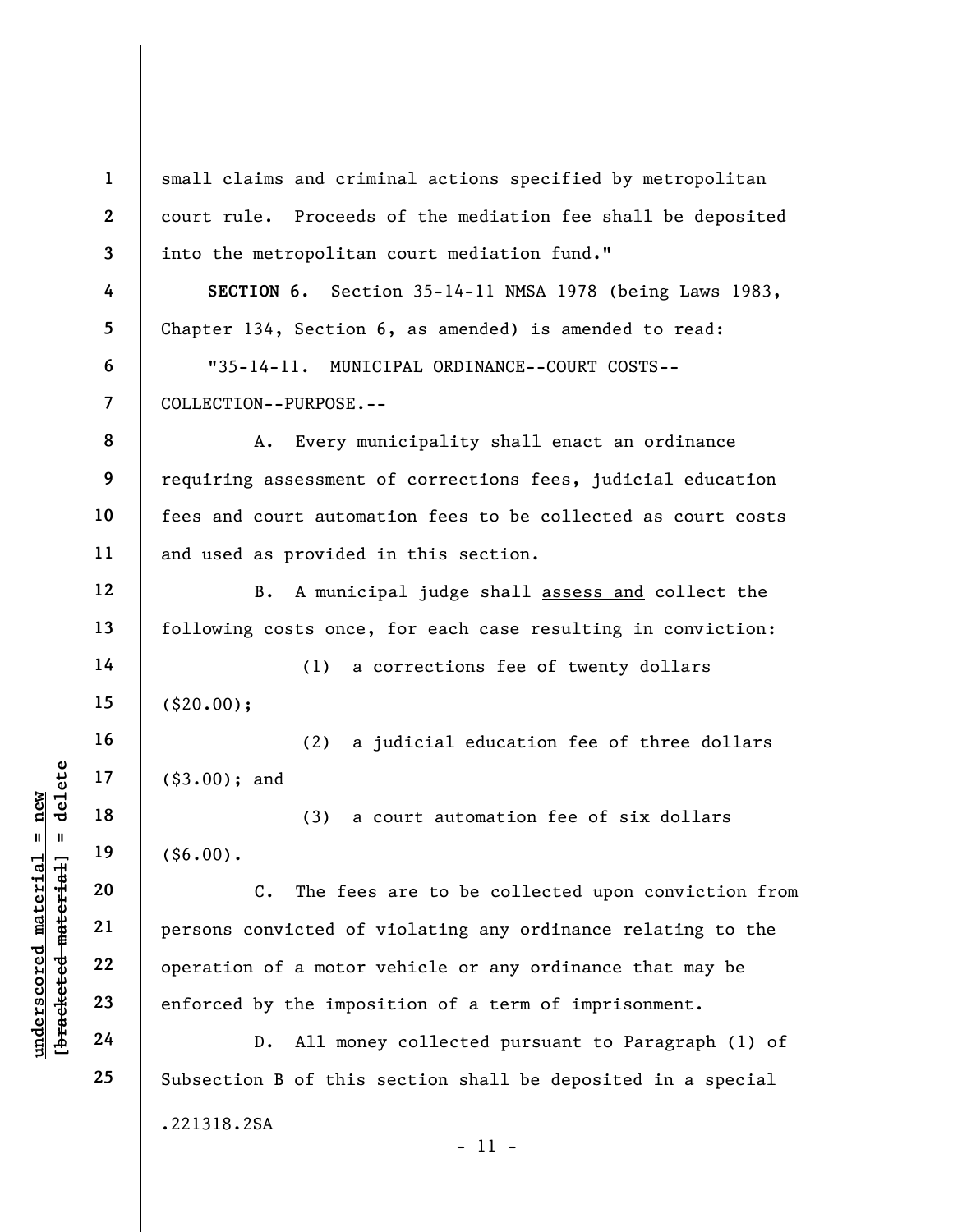underscored material = new [bracketed material] = delete 1 2 3 4 5 6 7 8 9 10 11 12 13 14 15 16 17 18 19 20 21 22 23 24 25 fund in the municipal treasury and shall be used for: (1) municipal jailer or juvenile detention officer training; (2) the construction planning, construction, operation and maintenance of a municipal jail or juvenile detention facility; (3) paying the cost of housing municipal prisoners in a county jail or detention facility or housing juveniles in a detention facility; (4) complying with match or contribution requirements for the receipt of federal funds relating to jails or juvenile detention facilities; (5) providing inpatient treatment or other substance abuse programs in conjunction with or as an alternative to jail sentencing; (6) defraying the cost of transporting prisoners to jails or juveniles to juvenile detention facilities; or (7) providing electronic monitoring systems. E. If a municipality with a population less than ten thousand according to the most recent federal decennial census has a balance in its special fund pursuant to Subsection D of this section that is over the amount projected to be needed for the next fiscal year for the purposes set forth in that subsection, the municipality may transfer the unneeded balance to the municipality's general fund. .221318.2SA  $- 12 -$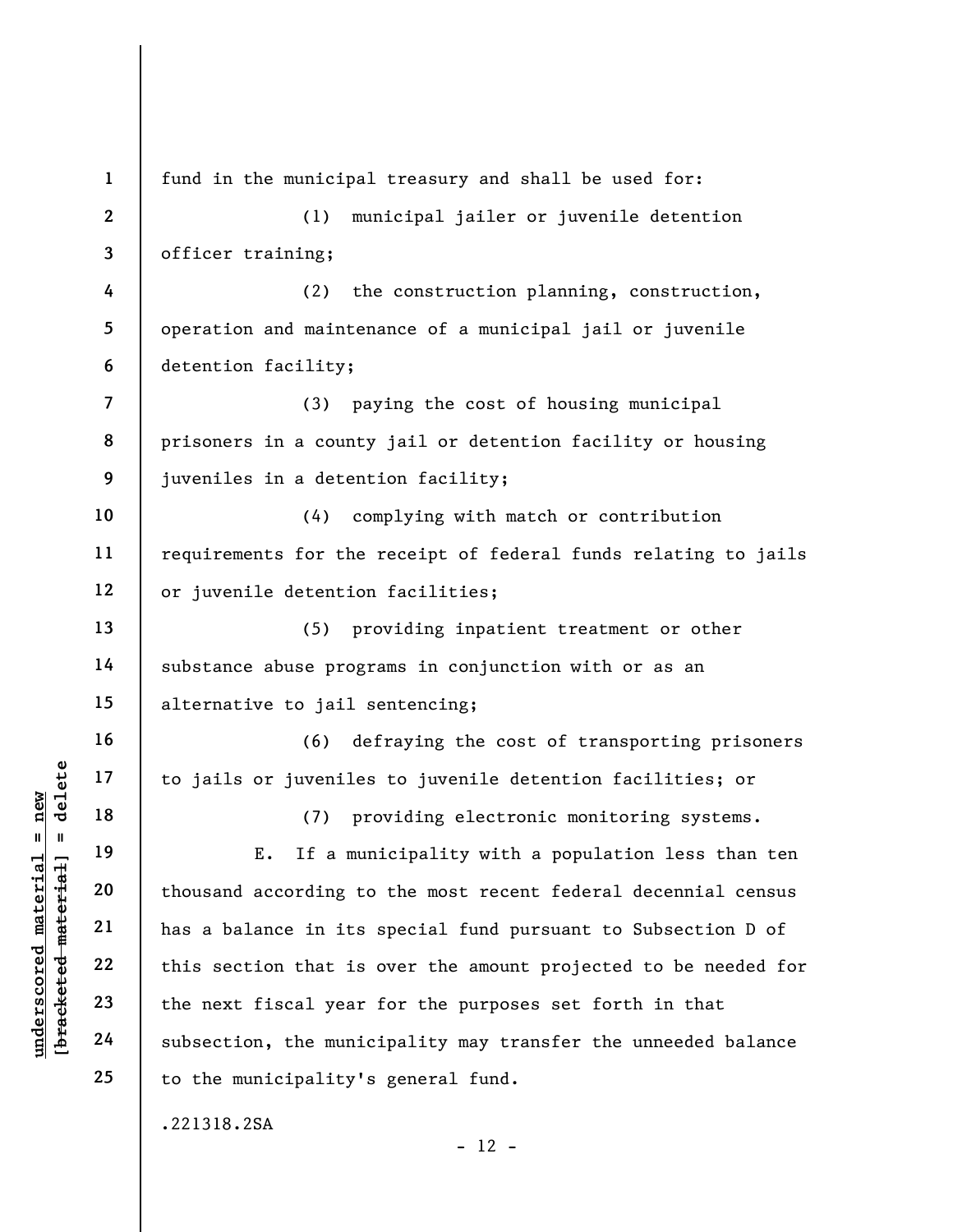F. A municipality may credit the interest collected from fees deposited in the special fund pursuant to Subsection D of this section to the municipality's general fund.

G. All money collected pursuant to Paragraph (2) of Subsection B of this section shall be remitted monthly to the state treasurer for credit to the judicial education fund and shall be used for the education and training, including production of bench books and other written materials, of municipal judges and other municipal court employees.

H. All money collected pursuant to Paragraph (3) of Subsection B of this section shall be remitted monthly to the state treasurer for credit to the municipal court automation fund and shall be used for the purchase, maintenance and operation of court automation systems in the municipal courts. Operation includes staff expenses, temporary or otherwise, and costs as needed to comply with Section 35-14-12 NMSA 1978. The court automation systems shall have the capability of providing, on a timely basis, electronic records in a format specified by the judicial information systems council.

underscored material = new [bracketed material] = delete I. As used in this section, "convicted" means the defendant has been found guilty of a criminal charge by a municipal judge, either after trial, a plea of guilty or a plea of nolo contendere."

SECTION 7. A new section of Chapter 66, Article 8 NMSA 1978 is enacted to read:

.221318.2SA

 $- 13 -$ 

1

2

3

4

5

6

7

8

9

10

11

12

13

14

15

16

17

18

19

20

21

22

23

24